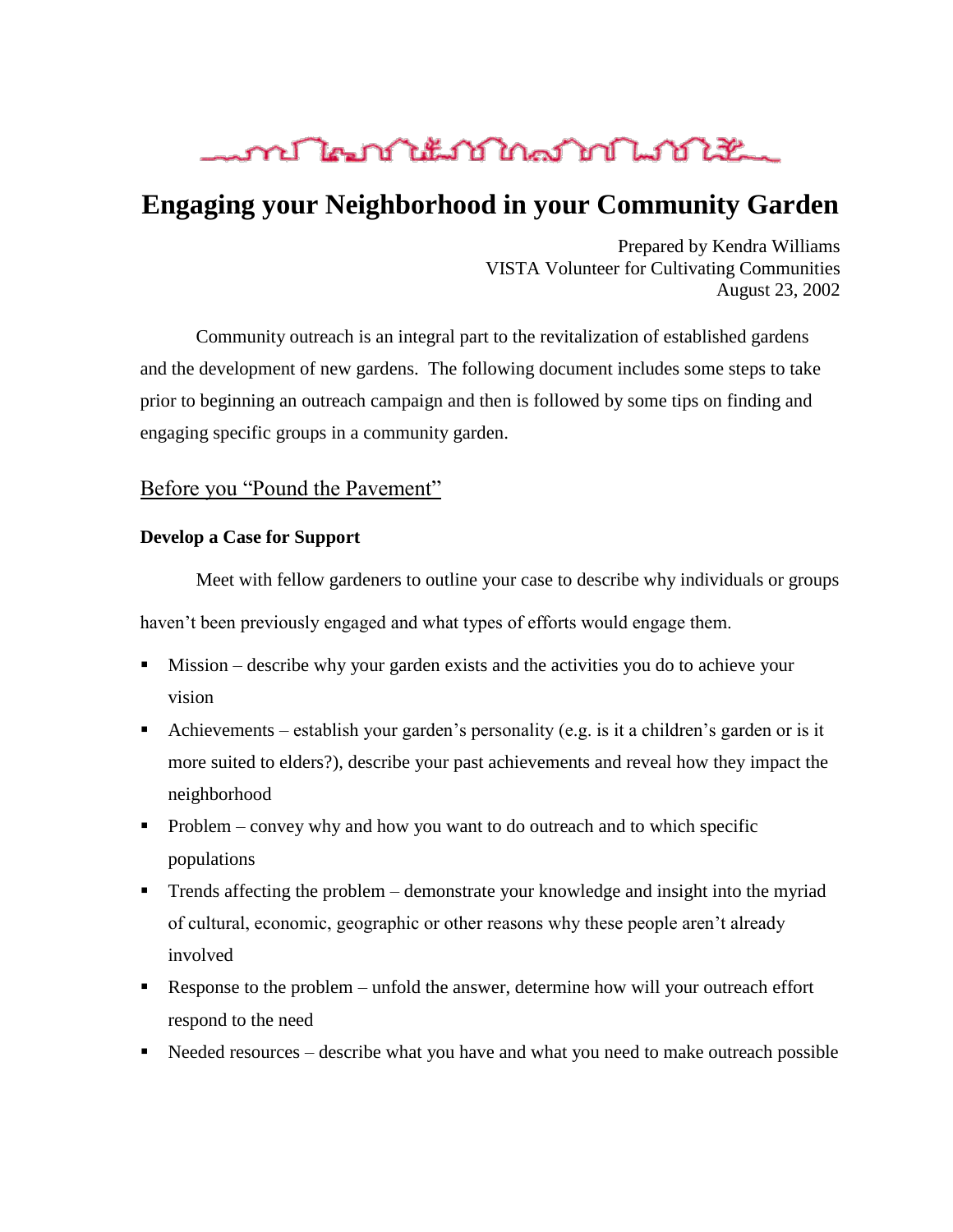- Role of the prospective gardeners discuss how the target groups can help, how you can help the gardeners achieve his or her goals
- Summary- describe how success will be evaluated, and how the situation will be addressed in the future

#### **Define the Image of the Garden**

The garden's image will ultimately influence its ability to recruit and retain gardeners. For established gardens try to determine what type of image does the garden currently convey to the general public? To gardeners? To P-Patch staff? What type of image do you want the garden to convey? For prospective gardeners, get a feel of the perception of community gardening in general and about the P-Patch program.

- An image is a perception…and perception is reality for most people
- An effective image in communicated verbally…and non-verbally
- An effective image says that the initiative is willing and able to create change, empowers the people to make the necessary changes to solve their problems

A garden's image can be changed or enhanced through advertising and outreach. There are a myriad of vehicles, a few possibilities include: print ads, articles/profiles on program or gardeners, posters, flyers, bumper stickers, group presentations, one-on-one recruitment, phoning, internet, workshops/programs, and fairs. A thorough understanding of the target population will dictate which methods will be the most effective.

# ment lang international ment like

### Hidden pockets of people

One of the foundational aspects of outreach is determining who is in the neighborhood of the garden. This can be teased out through conversations with current gardeners, a look at a community resources map, or simply by walking the sidewalks and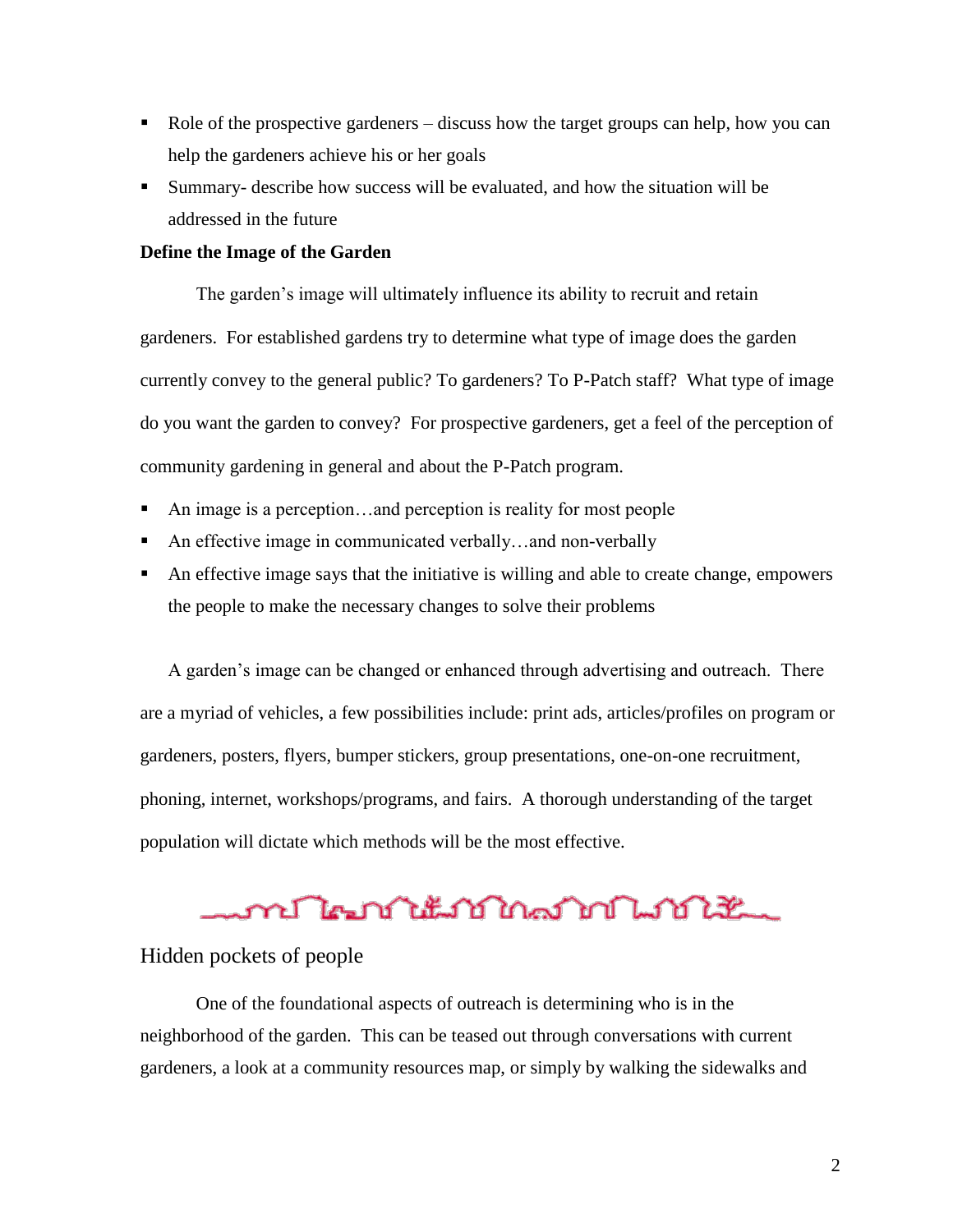knocking on doors. Don't discount nearby social service agencies which may be in your neighborhood:

- At-risk youth, programs and shelters
- **Mental illness housing and service centers**
- Elderly homes and senior service centers
- Domestic violence shelters
- Ethnic service centers
- **Homeless shelters, services, soup kitchens**
- **AIDS/HIV** patients organizations
- Family services organizations
- Drug/alcohol recovery programs
- $\blacksquare$  Schools and universities
- Business owners
- Church congregations and groups

These groups could be engaged in a communal plot. Many of these organizations have activity coordinators who will be your focal contact for engaging these groups.

## 

## Tips for Involving and Engaging Under-Served Populations

Community gardens by their nature contribute to social equity by trying to unite people of different backgrounds in a shared interest and promoting collaboration in the name of a common goal. Gardens empower people by having them take part in the garden. There are several obstacles to engaging these populations which range from practicalities such as transportation, feelings of incompetence, lack of communication and isolation. Specific challenges are included with each sub-set.

### **Children and Youth**

 Children and youth need specific projects in gardens that will connect youth with the community. There are several youth-only volunteer organizations in Seattle which are often an excellent source of volunteers.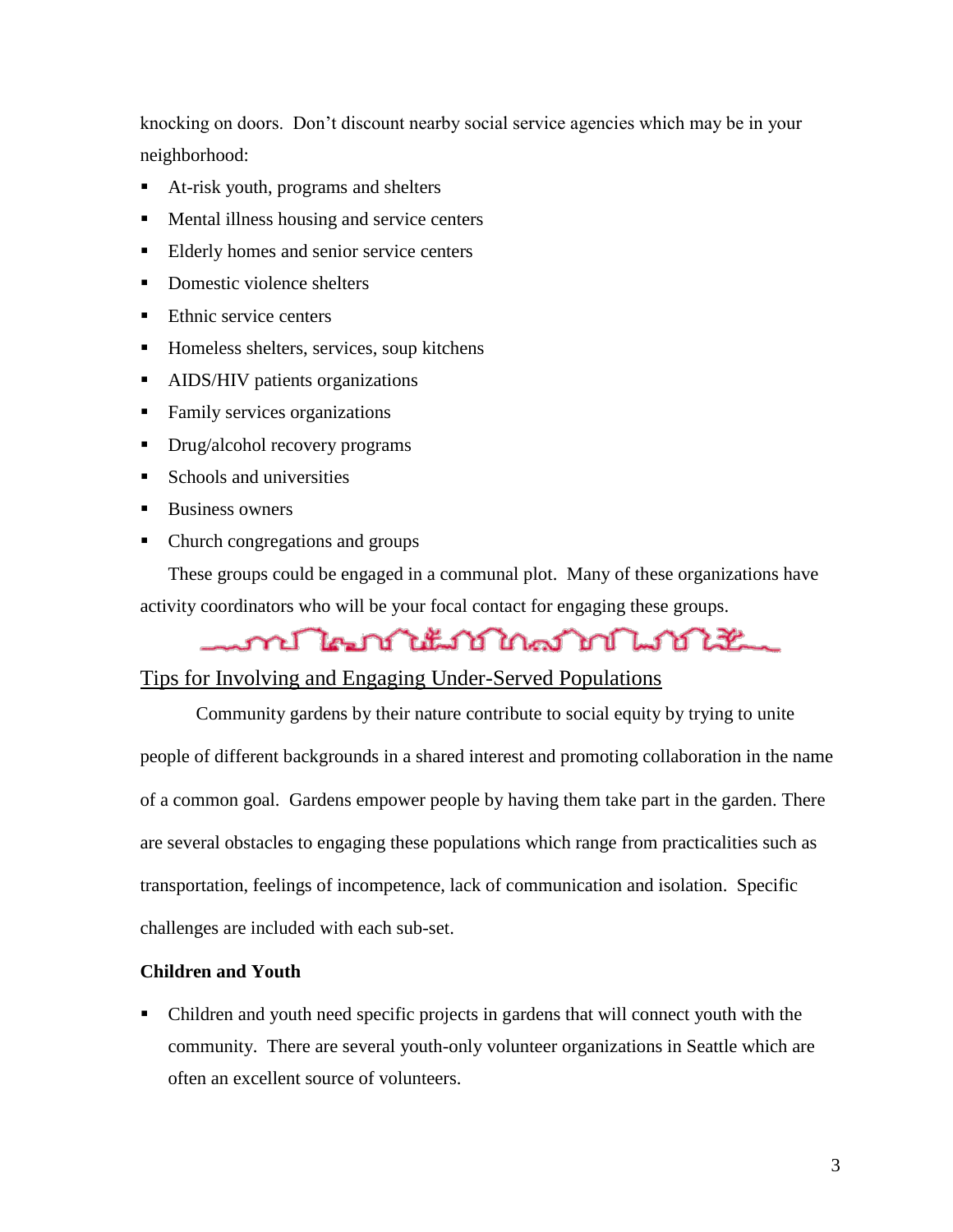- Connect with schools gardens are ideal classrooms for children to develop a "sense of place" in their local environment.
- Work in collaboration with teachers in the garden classroom on many subjects including: garden science of learning about compost, animals, and plants; entomological study of beneficial insects; garden art. Gardens provide an outdoor, hands-on setting in which students can learn through exploration, observation and experimentation.

### **Seniors and People with Disabilities**

- Carefully consider the layout of the garden and the types of beds that will be in the garden. Raised beds and table-top beds are two options for increased accessibility and gardening ease.
- Make sure all paths are wide, level and smooth grades should not exceed 2% and should be at least five feet wide
- Ensure the watering system, compost bins and shed are easy to manage and accessible
- Place water systems in well-draining paved areas
- Plan ahead to avoid heavy labor requirements upon the gardeners
- Benches and shade are valuable areas for rest
- Tables should permit wheelchairs to roll under
- Invest in some ergonomic gardening tools
- If possible, have designated handicapped parking

### **People of Racial and Ethnic Minorities**

- Be flexible with traditional P-Patch requirements. Each garden should develop their own system of work parties, gardener gatherings, celebrations and expectations
- Be open to a variety of gardening styles and techniques. Share seeds, crops and ideas.
- Learn how people prepare and eat different plants and different parts of plants
- Develop relationships with all of the

*Ana Maria Saquiy Davis ~Guatemala*

*To supplement what she cultivates, Ana gathers two plants from the wild. "You call them weeds," she said, "because they grow up between the rows of corn." She collects pigweed and a member of the nightshade family, yerba mora. Amaranth a good spinach substitute, has a long and distinguished history as a food crop, wild and cultivated, and has been eaten in various forms by people all around the globe (Growing Home*  Stories of Ethnic Gardening *93).*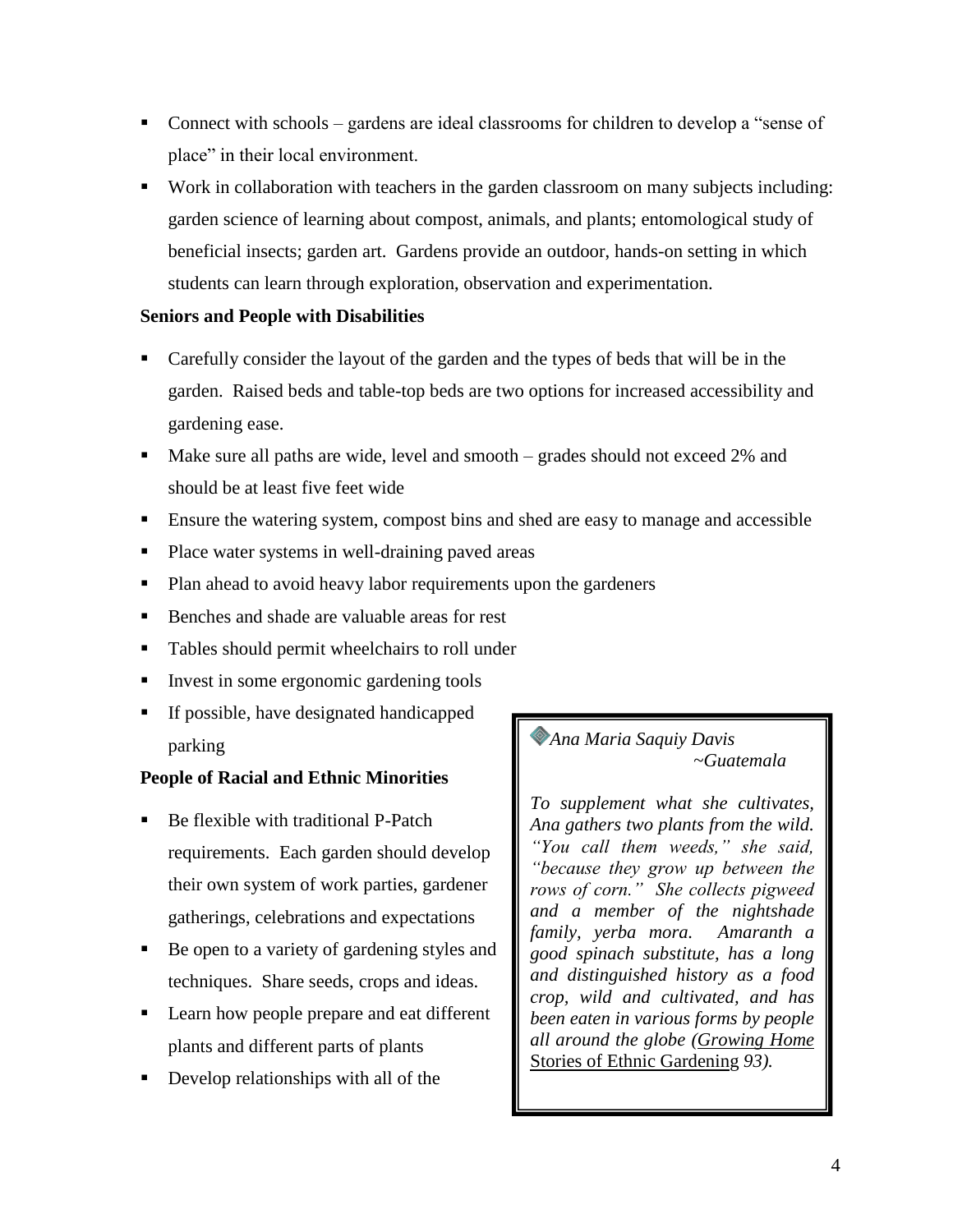gardeners

- Educate yourself and the gardeners of the different cultures represented in the garden. Learn about their customs, land, language, cultural mores, food, climate and the ways they celebrate
- Connect with folks at ethnic-service agencies who may offer useful advice and criticism on our current outreach efforts
- Design the structure of the garden so it doesn't depend solely on P-Patch staff or one person to make it happen i.e. involve as many people and agencies as possible to create community ownership and sustainability
- Cultivate leadership among your gardeners-all gardeners to take on certain responsibilities of the garden, everyone has something to offer (Sandy Pernitz, P-Patch).
- To encourage cross-cultural communication, don't block gardeners by cultural group
- Post a map of the garden site with photos and names of gardeners in a private secure place, such as the tool shed. This facilitates communication by matching a face and a name to a specific plot (Barbara Donnette).
- Whenever possible, translate instructions and rules into written work since providing clear information facilitates learning (Ralph Colman).
- Speak to people in their language—learn some garden-related words in their native

### *John Maire ~Sudan*

*Harvest Festival, Golida, is a high point of the year in the Sudan, John said. "Every day you will hear drum beats," he said. "Every day you will see dancing. We will be making a thanksgiving to God for the food. Then the village eats and celebrates for days and days. It is a time of recuperation after the exhaustion of harvest."*  (Growing Home *Stories of Ethnic Gardening* 145).

language or learn to speak English to match their "style" of English

- Speak face to face when possible, people can use body language to help understand (Julie Bryan, P-Patch).
- Allow for misunderstandings and have patience with the communication process. Remember that the non-English speaking person doesn't have the total responsibility for the lack of communication (Julie Bryan, P-Patch).
	- Use an interpreter to help with a controversial topic, if possible try to find a trained, objective person. Family members may put a "spin" on the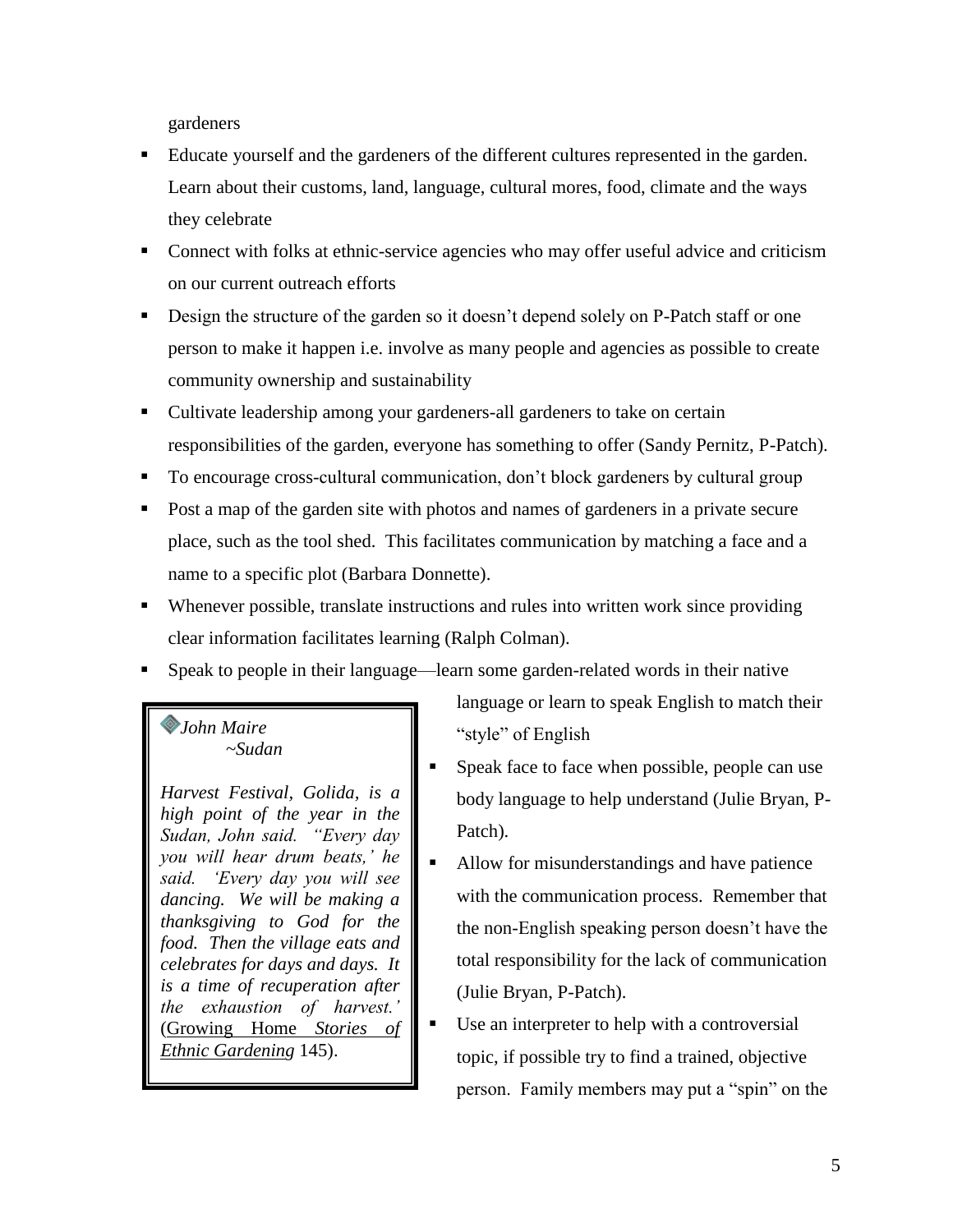interpretation. The interpreter rate will depend upon experience and may cost \$30-40/hr for a certified interpreter down to \$10-15/hour for less experienced. Interpreters may be found through churches, DSHS, courts, hospitals, the P-Patch office, or a community center. It is essential to find a person who works for you (Julie Bryan, P-Patch).

- With formal discussions, use an adult instead of a child. Children can be used informally, but in using solely the children for interpretation, elders lose responsibility, thus a position of respect (Julie Bryan, P-Patch).
- When using an interpreter, direct listening and talking to the person with whom you are conversing not at the interpreter (Julie Bryan, P-Patch).
- Take turns celebrating in different ways, offer the gardeners several options, find what opens people up, or what would they do traditionally (Julie Bryan, P-Patch).

#### **Artists**

Gardens are an outdoor place to experiment with creativity and a place for inspiration from nature. Art in the garden moves us closer to uncovering the true artistic and cultural resources that can be found in local communities.

- Invite professional or budding artists to display their work in the garden which may be a day show of more delicate art or a longer show which is less weather-sensitive.
- Plan a garden art workshop and invite an artist to display their skill e.g. painting murals, flag making, laying brick or stone, found object sculpture

#### **No- to Low-Income**

Although they are frequently lumped together as a group, people living on a small income include a wide variety of individuals whose specific assets can make significant contributions to gardens.

- Offer a variety of gardening options including communal gardening or sharing a plot.
- Have a list of local low-income housing, shelters, food banks, and counseling on hand
- be careful of privacy issues-engage them,
- Be flexible to the schedules of the gardeners. They may not show up for weeks or they may be in the garden all of the time.